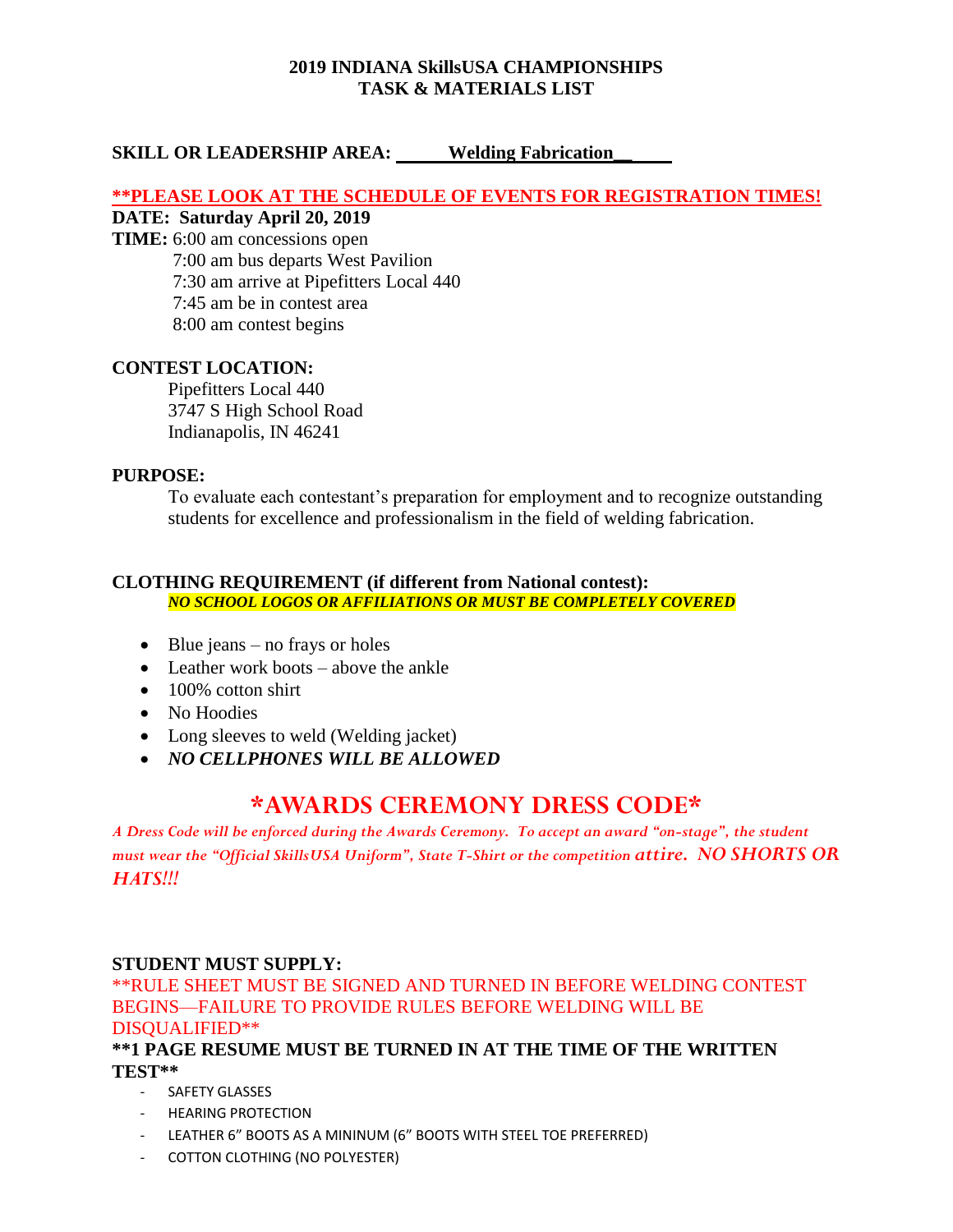- LEATHER GLOVES & Welding Gloves
- WELDING HELMET WITH APPROPRIATE FILTER PLATE/LENS AND PROTECTIVE COVER PLATE/LENS IN A FLIP UP OR SLIDE FRONT. AUTO DARKENING SHILEDS ARE PERMISSIONIBLE
- OXY/ACETYLENE GOGGLES OR Cutting Shield with SAFETY GLASSES
- SPARE COVER LENSES AND FILTER PLATES
- POCKET CALCULATOR
- LEAD PENCIL AND BALL POINT PIN
- TORCH STRIKER
- TIP CLEANER (FOR OXY/ACETYLENE CUTTING TORCH)
- SOAP STONE
- COMBINATION SQUARE SET/PROTRACTOR
- COMPASS
- 10' TAPE MEASURE
- CENTER PUNCH
- FILLET WELD GAUGES (OPTIONAL)
- VISE GRIP (STANDARD AND "C" TYPES ARE ACCEPTABLE)
- SIDE CUT PLIERS (MIG PLIERS)
- NEEDLE NOSE PLIERS (MIG PLIERS)
- BALL PEN HAMMER
- CHIPPING HAMMER
- STEEL WIRE BRUSH
- STAINLESS STEEL WIRE BRUSH
- SAND PAPER USED BY HAND IS PERMITTED
- 11R VICE GRIP LOCKING PLIERS
- C Clamp (capable of holding weldment in position if needed)
- **NO TACKING OR WELDING TO BE DONE ON BOOTH FIXTURES OR TABLES**

NO POWER TOOLS ALLOWED IN WELIDNG BOOTHS. THERE ARE GRINDERS SUPPLIED IN THE GRINDING AREA.

(THE FOLLOWING WILL BE IN THE WELDING BOOTH: POWER GRINDERS FOR SANDING, GRINDING, WIRE WHEELS.)

# **NO TOOLS WILL BE BORROWED OR LOANED!!!!!**

\*\*\*SEE WELDING RULES BELOW MUST

BRING SIGNED COPY TO CONTEST\*\*\*

## **TECHNICAL COMMITTEE WILL SUPPLY:**

• All other items and/or equipment

Revised 3/19/19

- 
- 
- 

## STUDENTS WILL BE ALLOWED *ONE* PRACTICE PIECE.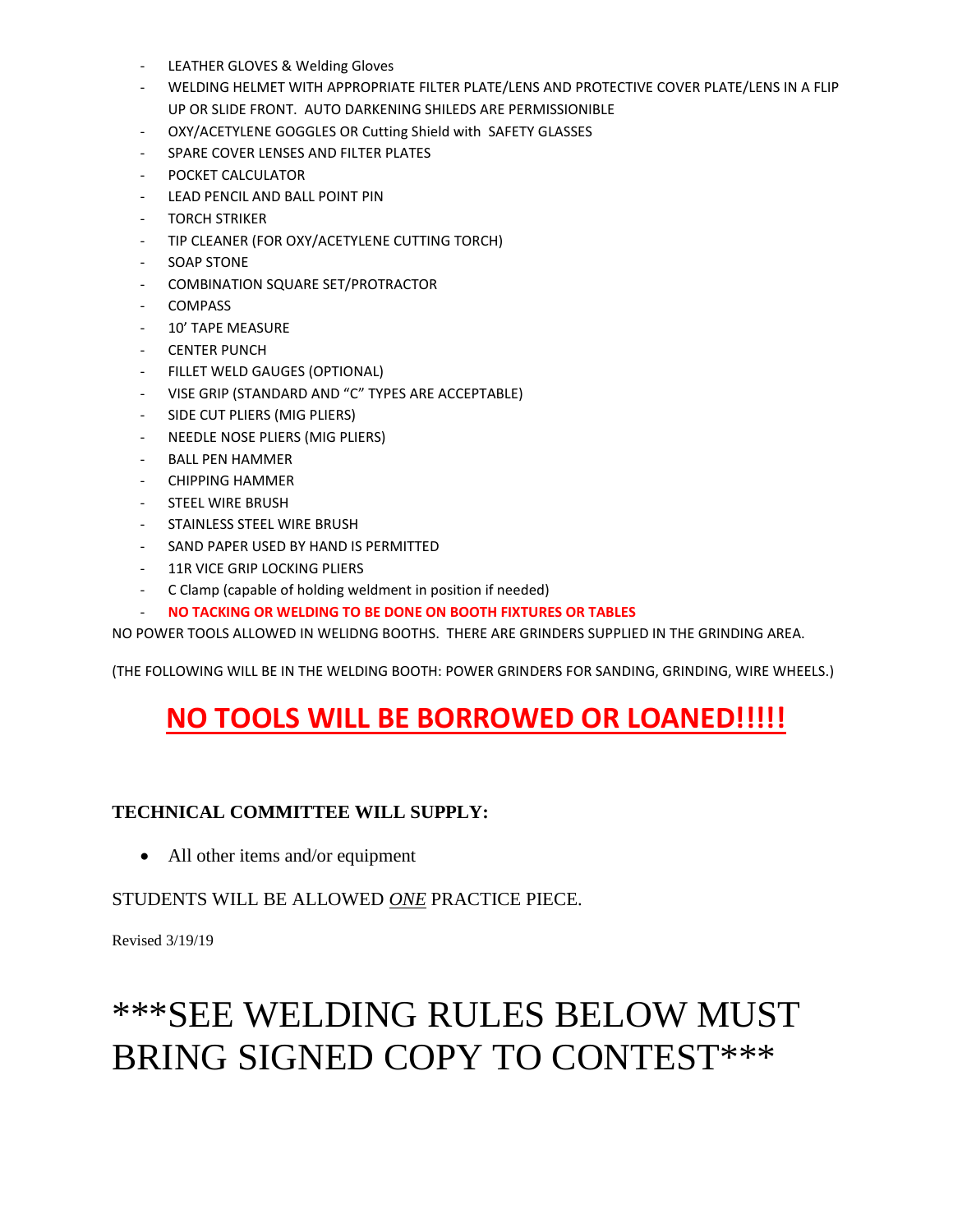# **WELDING CONTEST RULES**

ALL CONTESTANTS **WILL** FOLLOW THE RULES LISTED BELOW

-SAFETY IS OF THE UTMOST IMPORTANCE; SAFETY GLASSES WILL BE WORN AT ALL TIMES IN THE WELDING LAB.

\*SAFETY WILL BE FOLLOWED TO THE CURRENT VERSION OF ANSI Z49.1 *SAFETY IN WELDING AND ALLIED PROCESSES\**

## **\*UNSAFE PRATICE WILL GET YOU DISQUALIFIED\***

## **NO CELL PHONES OR OTHER ELECTRONIC DEVISES ALLOWED DURING THE CONTEST.**

-LEATHER 6" BOOTS AS A MININUM (6" BOOTS W/STEEL TOE PREFERRED)

-CONTESTANTS MUST WEAR APPROVED FR RATED WELDING JACKETS

-HAVE ISSUED CONTESTANTS NUMBER IN VISABLE SIGHT AT ALL TIMES (On your back).

-ALL TERMS AND DEFINITIONS WILL BE IN ACCORDANCE WITH CURRENT EDITIONS OF AWS A3.0 *STANDARD WELDING TERMS AND DEFINITIONS*, AND AWS A2.4 *STANDARD SYMBOLS FOR WELDING, BRAZING AND NONDESTRUCTIVE EX*AMINATION.

-ALL PROJECTS WILL HAVE CONTESTANTS NUMBER AND PROCESS MARKED ON THEM BY A JUDGE WHEN TURNED IN. ANY UNINDEFIED COUPONS WILL NOT RECEIVE ANY POINTS FOR THAT PORTION OF THE CONTEST.

- THE FOLLOWING WILL BE IN THE WELDING BOOTH: POWER GRINDERS FOR SANDING, GRINDING, WIRE WHEELS.

-HAND WIRE BRUSH & CHIPPING HAMMER ARE ALLOWED IN THE WELDING BOOTH FOR REMOVING SLAG. THESE MUST BE BROUGHT BY THE CONTESTANT

-ON GTAW (TIG) WELDS YOU MAY REMOVE OXIDATION WITH HAND WIRE BRUSH. ALTHOUGH AFTER WELD BEAD IS IN PLACE NO WIRE BRUSHING IS PREMITTED.

-NO TALKING TO OTHER CONTESTENTS / OR ANYONE ELSE EXCEPT FOR THE JUDGES WHEN IN THE WELDING LAB. WHEN DONE WITH ALL TEST STATIONS GATHER YOUR TOOLS AND MEET YOUR INSTRUCTOR IN THE PRESCRIBED AREA

-ANY QUESTIONS MUST BE DIRECTED TO THE JUDGES WORKING THAT AREA.

-ANY MACHINE PROBLEMS NOTIFY A JUDGE QUICKLY, IF THERE IS A PROBLEM WITH EQUIPTMENT TIME WILL BE EXTENDED.